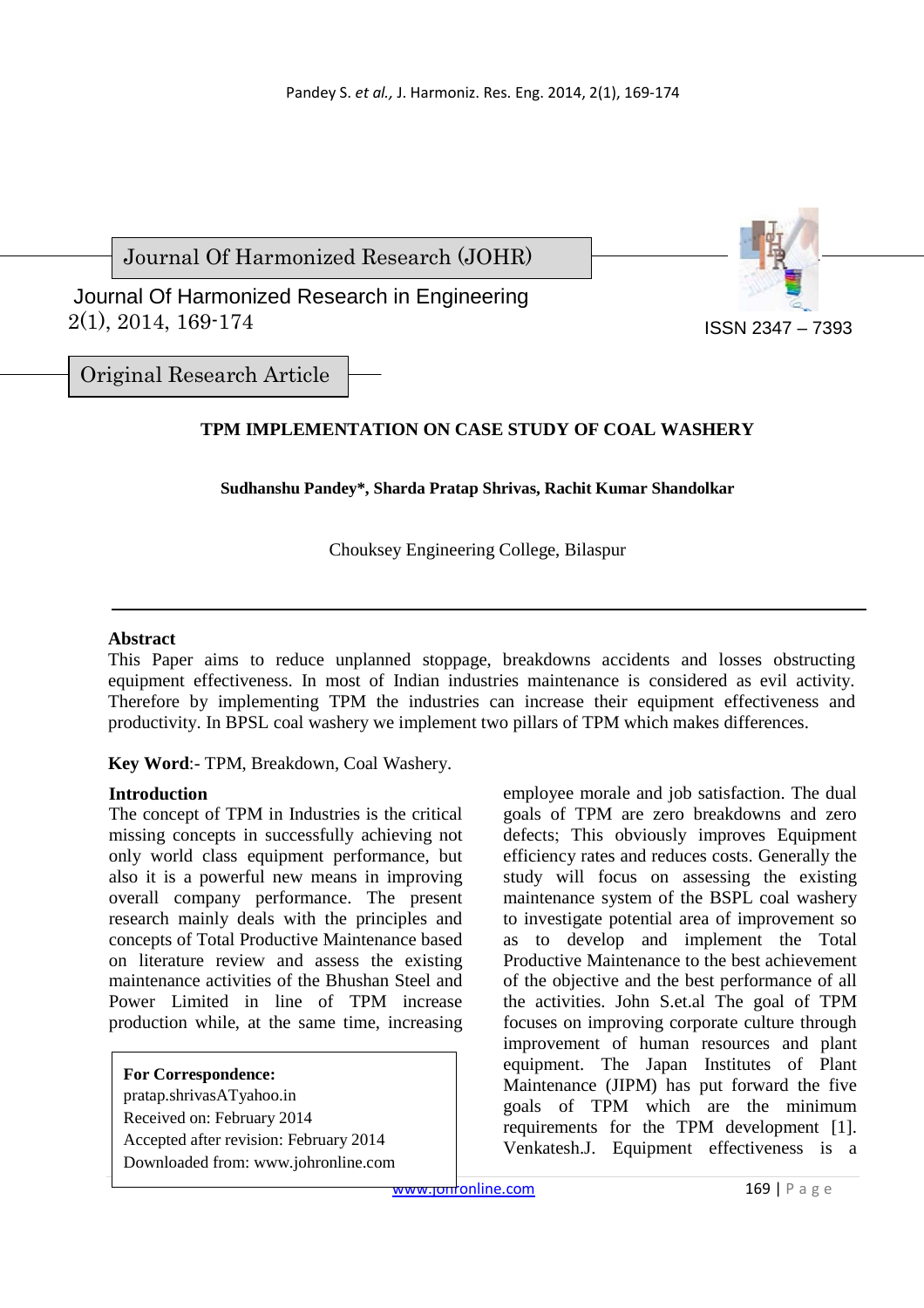measure of the value added to production through equipment. This goal is to increase equipment effectiveness so each piece of equipment can be operated to its full potential and maintained at that level [2]. Statistical process control (SPC) has been proposed firstly by Dr. Shewhart in 1931 and then, many SPC charts have been developed and improved to use for different process data. In its basics form, a control chart compares process observations with a pair of control limits [5]. SPC is widely used to monitor, control and improve quality in many industrial processes [6].

#### **Overall Equipment Efficiency (OEE)**

 OEE is a tool that combines multiple manufacturing issues and data points to provide information about the process. To measure of the production process (i.e., availability, performance and quality)—and used to measure actual improvements on 5S, Lean Manufacturing, TPM, Kaizen and Six Sigma. When using OEE with these management systems the benefits become tangible and noteworthy [2].

#### **Problem Areas In BPSL coal washery**-

The problem in Coal washery of BPSL is loss of production due to unplanned failure of machines due to which the costing of spares are also increases ,if the production is low and spares parts consumption is high the the spares consumed per MT of production will increase. There is also many operation faults due to less

dedication by operators and employees .some loss of production found due to careless of operators. The spares quality will also effecting due to which continuous failure of some spares parts of machine occurs due to which maintenance time increased and down time also increasing. the capacity of Coal washery is 600 tph but production of plant doesn't achieving the target of production's planned work order for coal washery 18hrs /day is for production and 6hrs/day is for maintenance .but according to this in month 18 hrs/day then 540 to 558 hrs plant should have to run as planned but plant is not running as planned production hrs and also loss of production found due to production under capacity.

Over All effectiveness of BPSL coal washery is low as calculated by collected data of month August 2013-

**OEE**=0.85\*0.826\*0.82=0.57\*100=**57%.** Very low and needs immediate improvement.

Costing report of month April (2013) 42.23 Rs/tonnes as shown in report collected from Coal washery Heavy Media cyclone. According to this report the Spare consumption costing **17.38 Rs/tones**, which shows the low production high breakdowns of spares.

Production of month August -131900 Mt and target of that month was 250000 Mt which shows that the target is not achieved and low production ineffective manpower.

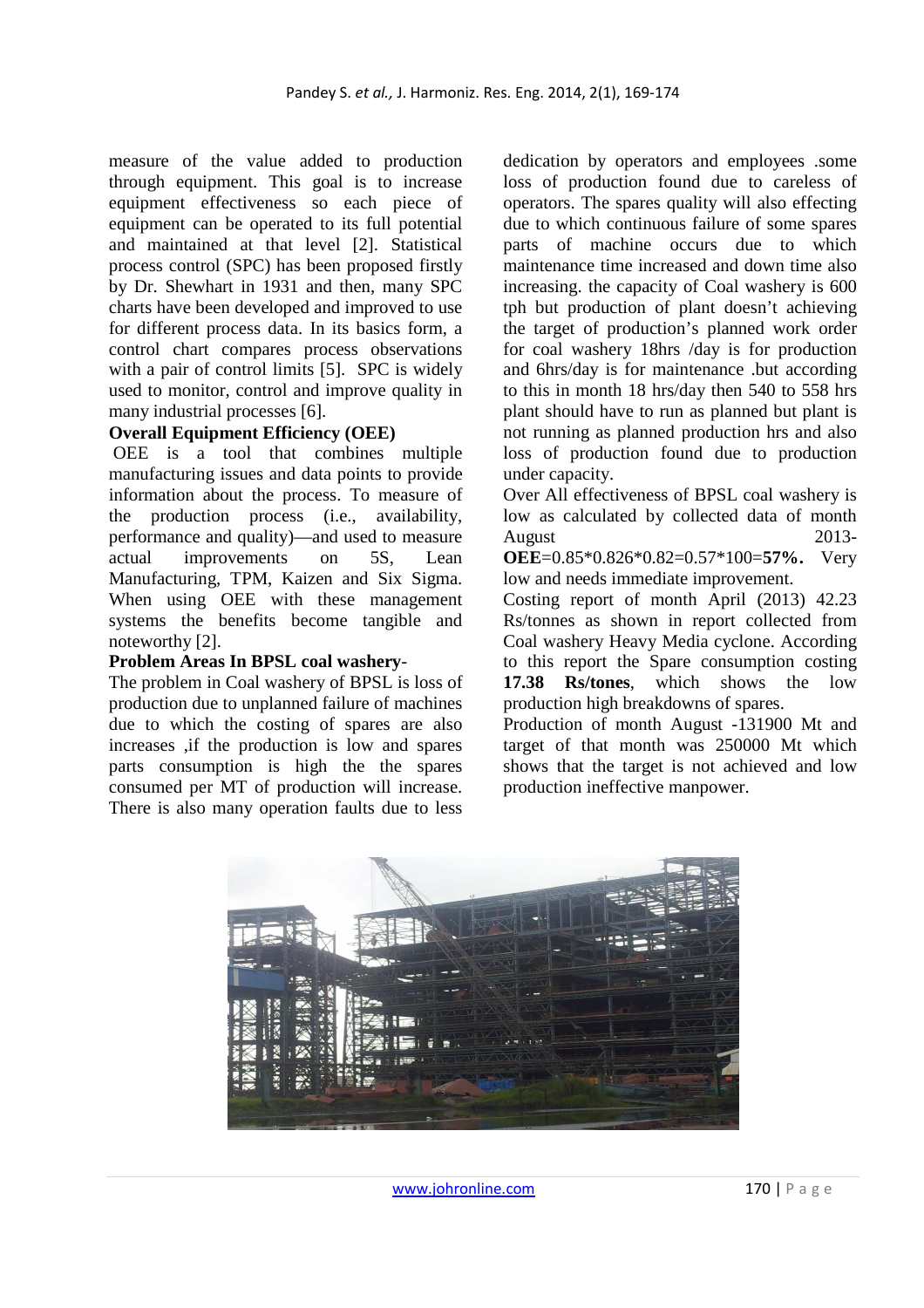**Fig. 1 Coal Washery** 

# **Objective of the Paper**

The general objectives of the paper are:

- To assess the existing maintenance system of the company to identify the problem and the key potential area for the improvement of the system.
- To provide better maintenance system along with its implementation model for the company by developing the implementation of the Total Productive Maintenance.
- Critically examine and investigate the problems of the existing maintenance system.
- Identifying the causes of the existing problems.
- To propose developed maintenance system and implementation model for the company.

# **Methodology implementation of two pillars in six levels**

## *Level One Implementation of two pillars of TPM*

The following activities of the selected pillars of TPM are carried out in this level

# *1) Autonomous Maintenance Activity*

- Provide basic training to operators of the industry about safety, and equipment structure and functions of machines such as weaving, raising and stitching beam winder.
- Make cleaning plan for each parts of the above mentioned machines.
- Removing unnecessary articles around the above machineries of the industry
- The initial clean up include fiber dust, oil, etc. and has to be removed and minor defects of the machineries should be detected by touching for example the belt and other components of coal washery.

# *2) Planned Maintenance Activity*

- Executing operation of the selected model equipment from each department.
- Running of the selected machine.
- Developing the early discovery of interior situation and rapid report remedy system of the machine.
- Executing breakdown maintenance system
- Performing to restore the unplanned failure of the selected machine.
- Identifying frequently observed unplanned breakdown of the machine.
- Identify equipment where frequent breakdown occur and carried out like gripper head and belt.
- Determine and track the frequency of the unplanned failure.

#### *Level 2 Implementation of 2 pillars of TPM 1) Autonomous Maintenance Activity*

In this step hard to access area should be improved and causes of forced deterioration should be eliminated from the machineries of the industry. Taking action at the source of problems observed in level one of autonomous maintenance. This action includes avoiding of recurrence of the accumulation of fiber dusts on the equipments by solving the problem at the foundation and eliminating the causes. In this second level of the autonomous maintenance implementation, temporary procedures or manual for cleaning, lubrication, retightening and checkups developed. *2) Planned Maintenance Activity* 

In this level of the planned maintenance implementation, the above level will be continued to be executed for the additionally selected weaving machines in this level. And also the following activities accomplished for the success of the implementation. Identifying equipment where preventive maintenance is to be carried out. belt, pumps, gear boxes, press, vibrating screens etc. Develop check list of preventive maintenance inspection for the above mentioned parts. Determine preventive maintenance interval for the above equipments of the industry.

## *Level 3 Implementation 2 pillars (Planned Maintenance Activity, Autonomous Maintenance Activity)*

# *1) Autonomous Maintenance Activity*

- Tentative standards of cleaning will be set for the machines. For example three times a day for pumps, hammer mills
- Mastering the inspection skill of the operators of all machines.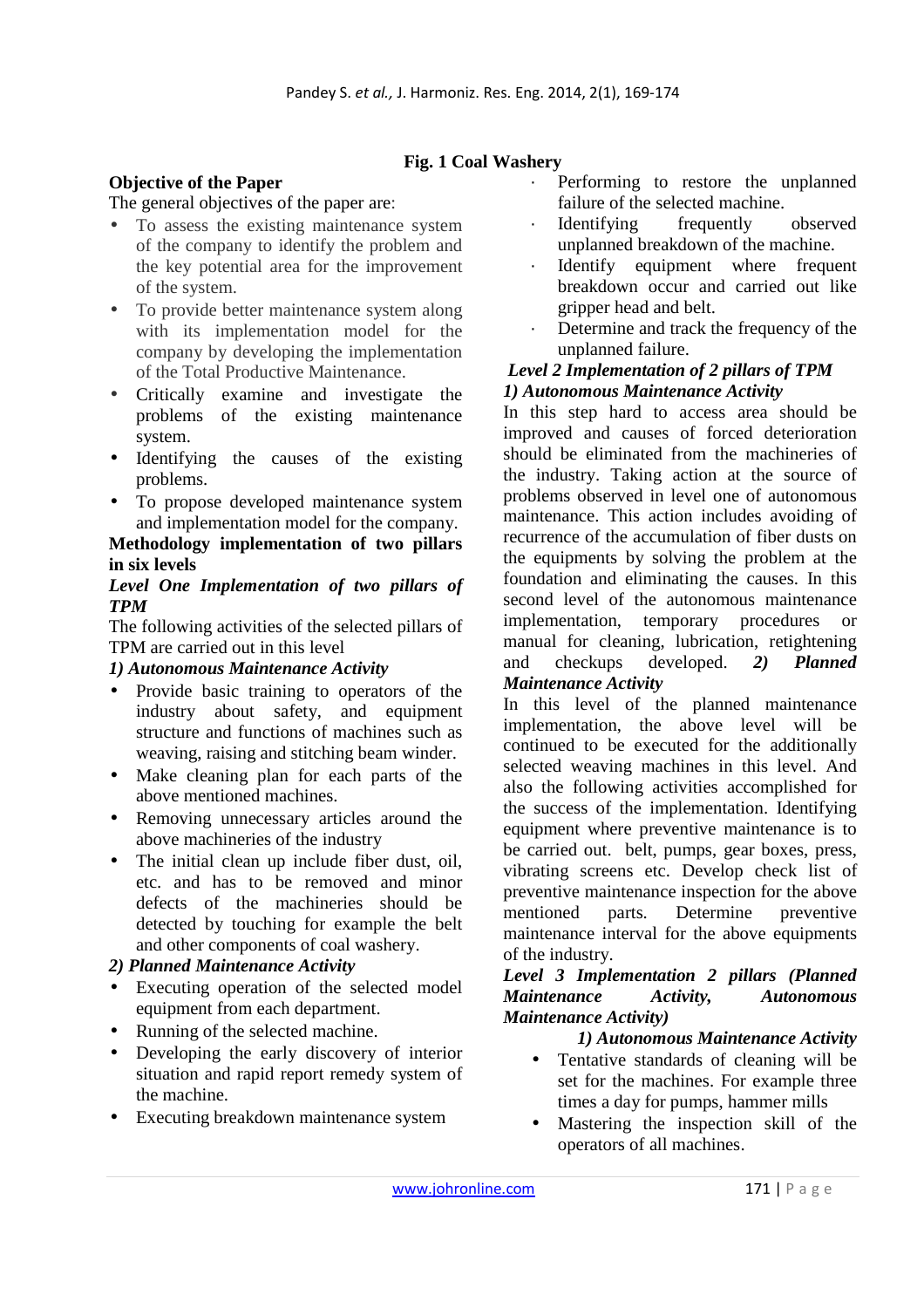# *2) Planned Maintenance Activity-*

Keeping and using maintenance records for the selected pumps, crusher and screens machine.

Identify the type of maintenance required and develop the form of maintenance records.

Identify the contacts of the maintenance report and Ensure all the required information included in the record. Make sure the maintenance report well kept. Evaluate the performance of PM and improve the PM system.

# *Level 4 Implementation of 2 pillars of TPM*

The process of executing the TPM implementation for the whole equipment is performed as per the above implementation steps. Additionally, the following activities are included in this level.

#### *1) Autonomous Maintenance Activity*

General inspection: to understand the structures functions and principles of equipment. Coal washery and learn their optimal conditions. Train the operators of the machines in the industry how to carry out the inspection. Find and restore slight defects through general inspection like the breakage of belts in pumps and belts in screens, cardon shafts in screens. Evaluate inspection skills provided in the previous levels and provide training in deficiency areas.

#### *2) Planned Maintenance Activity-*

Executing condition based maintenance system

- Train maintenance personal on use of condition monitoring instruments.
- Measure the performance of the condition based maintenance system.

# *Level 5 TPM Implementation*

# *1) Autonomous maintenance*

Autonomous inspection: To maintain the machineries of the industry deterioration and restoration condition implemented in levels.

- Review cleanup, lubrication and general inspection criteria for the machines in the industry.
- Preparation and implementation of autonomous inspection checks sheets for the machineries in the industry.
- Review equipment and human factors clarity abnormal conditions.

Organize the surrounding of machinery.

Reducing material searching time by organizing material around the equipment and workplace.

## *2) Planned maintenance-*

- Automate the operation system.
- Identify the activities of the next operation.
- Identify types of reports required.
- Simplify the work procedure based on the above study conducted in level four of the TPM implementation process.
- Critically study hardware and software.
- Measure performance of the software and hardware.
- Train the maintenance personnel on use of the system.
- Implement the system.

# *The Last Level of TPM Implementation (level6)*

#### *1) Autonomous maintenance*

Standardization: ensuring maintenance and management of these activities and at expanding the operator roles to work related to the equipment and areas around it.

## *2) Planned maintenance*

- Automate the operation system.
- Based on the above study, initially review the type of hardware and software available in the market

# **Result And Discussion**

Concerning the autonomous maintenance much to be done to shift the maintenance concept from maintenance department to the production department. The equipment operators should be given training on basic inspection and cleaning methods of the equipment.

From the planned maintenance point of view the company policy is not based on preventing the occurrence of failure. Maximum time the equipment breaks they fix it. Here the problem is not only changing the equipment or maintaining the equipment to its original working condition but also it may cause the other equipments to fail. The planned maintenance program of the maintenance department is not as per the manual of the equipment manufacturer. They do not even predict when the failure may occur. This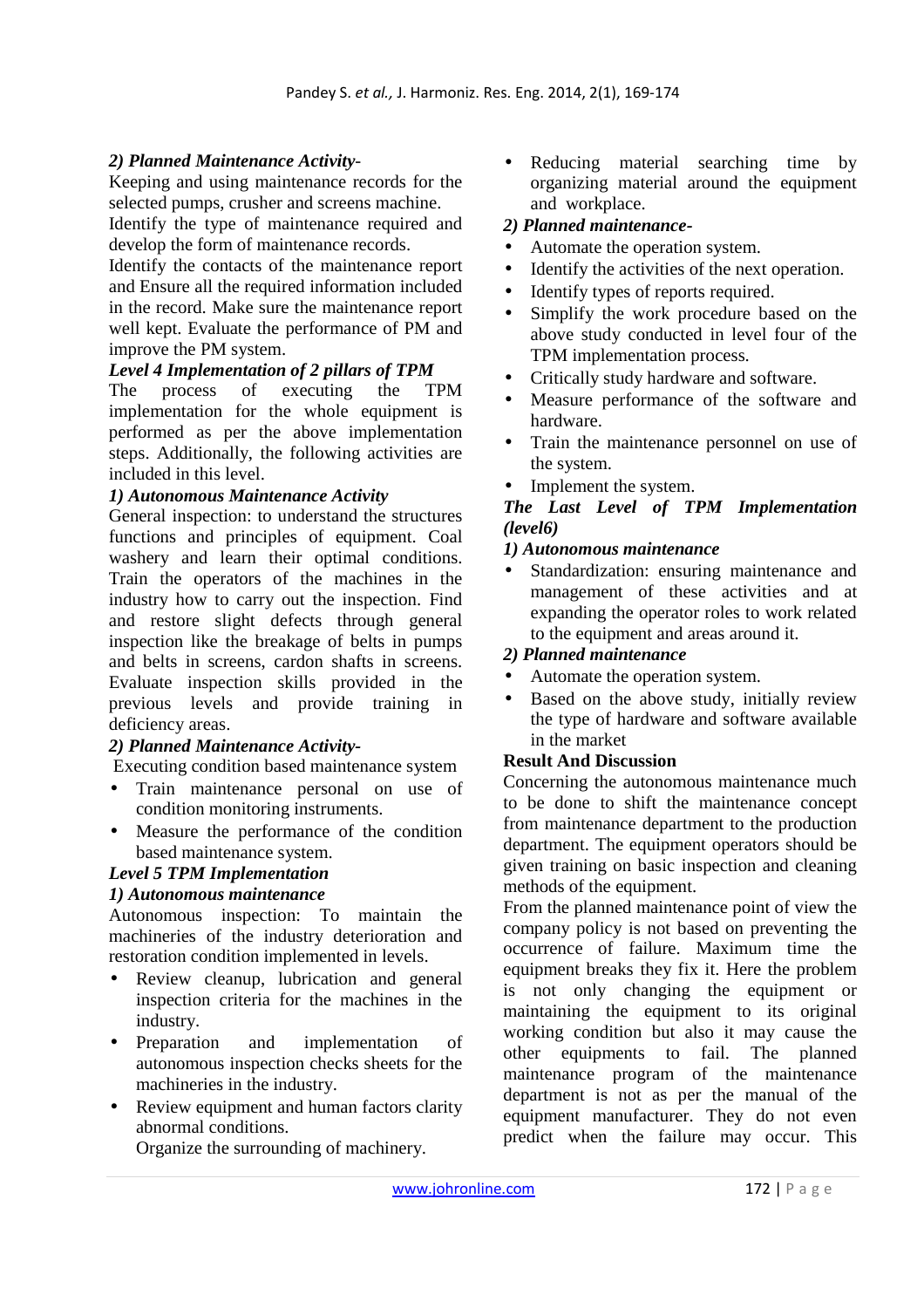problem may lead to unplanned stoppage of the machineries and due to this the production losses may occur for the long period of time.

| Comparison                      | <b>After TPM October</b> | <b>Before TPM August</b> |  |
|---------------------------------|--------------------------|--------------------------|--|
|                                 | report                   | report                   |  |
| Total production                | 220906 MT                | 131911 MT                |  |
| Total breakdown                 | $207$ hrs                | 260 hrs                  |  |
| Total available planned running | 540 hrs                  | 540 hrs                  |  |
| hrs                             |                          |                          |  |
| From collected data-            |                          |                          |  |
| 1) Availiblity Rate             | 94.2%                    | 85 %                     |  |
| 2) Quality Percentage           | 94.7%                    | 82%                      |  |
| 3) performance rate             | 94.7 %                   | 82%                      |  |
| Now OEE=                        | 84%                      | 57 %                     |  |
| Costing/ton                     | 24.60 RS/MT              | 42.27 RS/MT (APRIL       |  |

#### **Table 1. Implementation Results**

This research has been conducted and written in relation to the implementation of two pillars of Total Productive Maintenance System in BPSL coal washery. The study aims initially at scrutinizing the maintenance system of the industry and categorically concluded that the high rate of unplanned failure reigns in the Industry. This can be attributed to the condition

of equipment, due to negligence of the operator and shortage of good quality spare parts. Production is also increased after implementation as production report of month Oct attached along its **220906** tonnes achieved **88.36%** target .production is increased as on below report-

| <b>Table 2 Comparison of report</b> |  |  |  |
|-------------------------------------|--|--|--|
|-------------------------------------|--|--|--|

| <b>Comparison of data</b> | <b>Before</b>                 | After           | <b>RESULT</b> |
|---------------------------|-------------------------------|-----------------|---------------|
|                           | implementation(AUGUST)        | implementation  | Observations- |
| <b>Production-</b>        | 131911 MT                     | 220906 MT       | Increased     |
| <b>Total Downtime</b>     | 260 hours                     | 207.45 hours    | Decreased     |
| hours                     |                               |                 |               |
| <b>OEE</b>                | 58.2 %                        | 84%             | Increased     |
|                           |                               |                 |               |
| <b>COSTING REPORT</b>     | <b>Before Implement APRIL</b> | After Implement |               |
| <b>COMPARISION/MT</b>     | 42.27 RS/MT (APRIL)           | 24.60 RS/MT     | Decreased     |
| <b>Spare Consumed</b>     | 17.38 RS/MT (APRIL)           | 9.89 RS/MT      | Decreased     |

# **Conclusion**

The following recommendations are-

- 1. The companies should involve achieving the company goal through the implementation of operator initiated daily maintenance consisting of cleaning, adjustment, and regular inspections, as well as improvement activities and minor restoration of equipment.
- 2. Empowering the operators and maintenance men through training should be given due attention and conducted in sustainable manner to maximize the efficiency of the equipment in eliminating the operators' mistake and improper repair.

The industries need to introduce Kaizen them the concept of continues improvement. The industries should implement the Overall